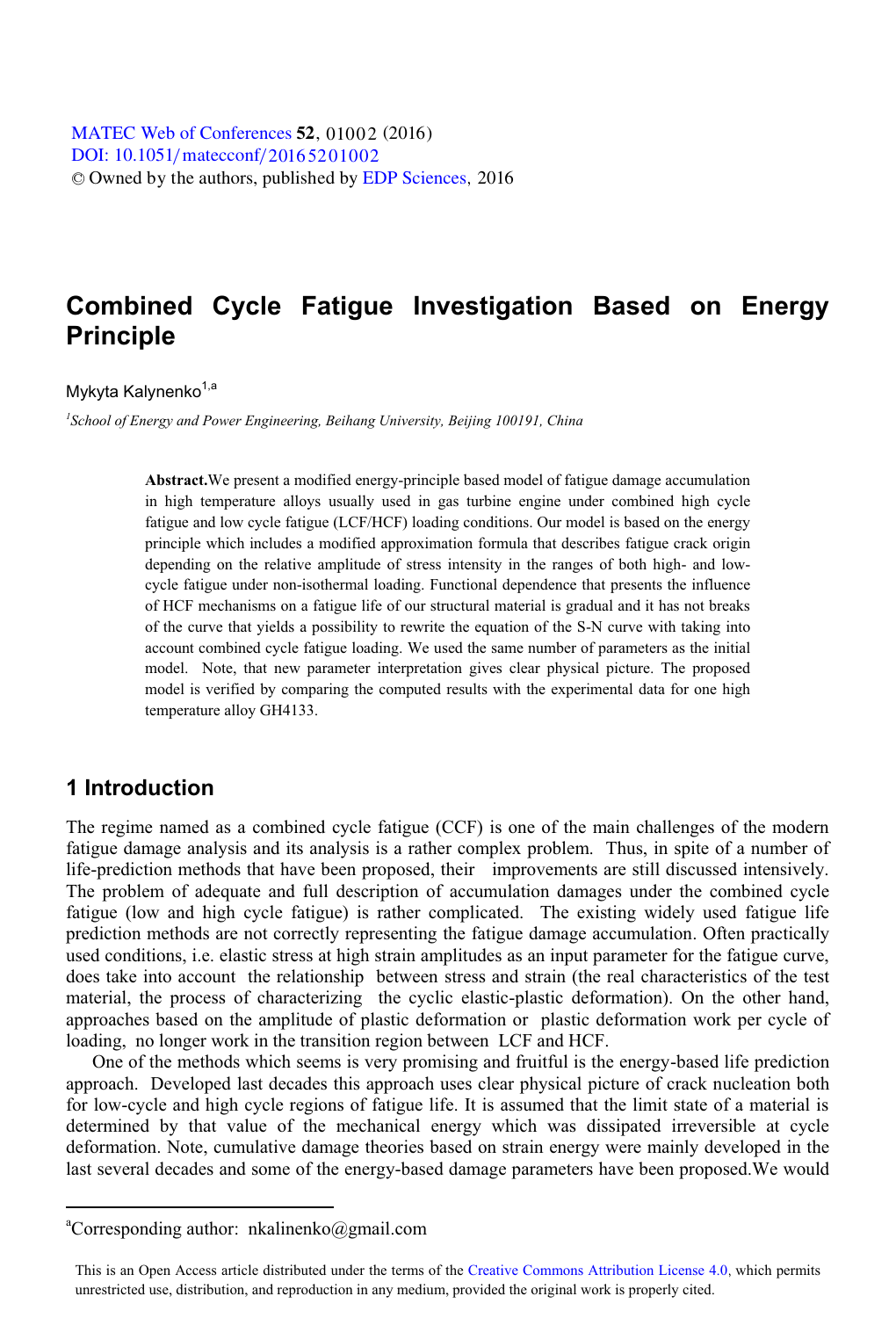like to discuss one of new methods those attempt to combine LCF and HCF and develop CCF approach based on the special representation of the specific energy of cycle deformation as a damage parameter. The approach is based on works of Ellyin and Kujawski [1], , Troshenko and Fomichev [2], Fatemi and Yang [3], Fomichev [4,5]. The approach developed by these authors allows evaluating the strength and lifetime of gas turbine blades by using mathematical models of damaged medium consisting of elastoplastic constitutive equations, kinetic equations of damage accumulation, and a strength criterion of damaged material. It was shown that under regular cyclic loading, when the amplitude of deformation in a cycle decreases, the transition from low cycle fatigue to high cycle fatigue proceeds gradually and depends on the physical interaction of these mechanisms in the transition zone. We suggest some development of theory and our model includes the combined effects of HCF and LCF loads and it is based on the energy-based approach to the analysis of fatigue failure and "energy" criterion for fatigue failure.The fatigue model developed by us expands upon the works of Bol'shukhin et al. (2010) and Volkov et al. (2012). Let us consider the energy dissipation per cycle. In the energy-based approach it is assumed that the limit state of a material is determined by that value of the mechanical energy which was dissipated irreversible at cycle deformation. The fatigue model developed by us expands upon the works of Bol'shukhin et al. (2010) and Volkov et al. (2012). Let us consider the energy dissipation per cycle. In the energy-based approach it is assumed that the limit state of a material is determined by that value of the mechanical energy which was dissipated irreversible at cycle deformation. Some part of this energy will be spending on the fatigue crack origin. As shown below, we propose a modified formula for the function that describes the mechanism of influence of cycle loading on a fatigue life of our structural material.

### **2 Combined Cycle Fatigue Model**

Below we would like to discussed one of new methods those attempt to combine LCF and HCF and develop CCF approach based on the special representation of the specific energy of cycle deformation as a damage parameter. It's considering the energy dissipation per cycle. It is supposed the summary energy dissipated per cycle can be divided on two parts, i.e. i) the so-called "dangerous" part which leads to the fatigue crack origin and ii) a "non-dangerous" part which does not be spent on fatigue failure. Thus, the "dangerous" part the summary strain energy,  $W_{df}$ , could be written as the difference between total strain energy,  $W_t$ , and, its "non-dangerous" part,  $W_n$ , see Troshenko and Fomichev [2],

$$
W_{df} = W_t - W_n \tag{1}
$$

Then, the fatigue failure criterion can be written in the following manner

$$
W_{df} = const \tag{2}
$$

There are many phenomenological formulas have been proposed to describe the behavior of  $W_{df}$ . As it was pointed by Troshenko [6], the analysis of experimental data for a wide range of constructional materials demonstrates that a good result (i.e. when  $W_{df}$  is constant) provides the following equation

$$
W_{df} = \sum_{1}^{N_f} \left[ \Delta W_{st} - \Delta W_{sc} \left( \frac{\Delta W_{st}}{\Delta W_{sc}} \right)^{\alpha} \right]
$$
 (3)

Here  $W_{df}$  corresponds to the fatigue crack origin in the given volume of a metal after  $N_f$  cycles,  $\Delta W_{sc}$  is a specific work of the stress deviators per cycle which is corresponded to the fatigue limit,  $\Delta W_{st}$  is the total specific work per cycle,  $\alpha$  is a parameter of the given material.

In the case of symmetric regular cyclic loading following works we write the fatigue failure criterion as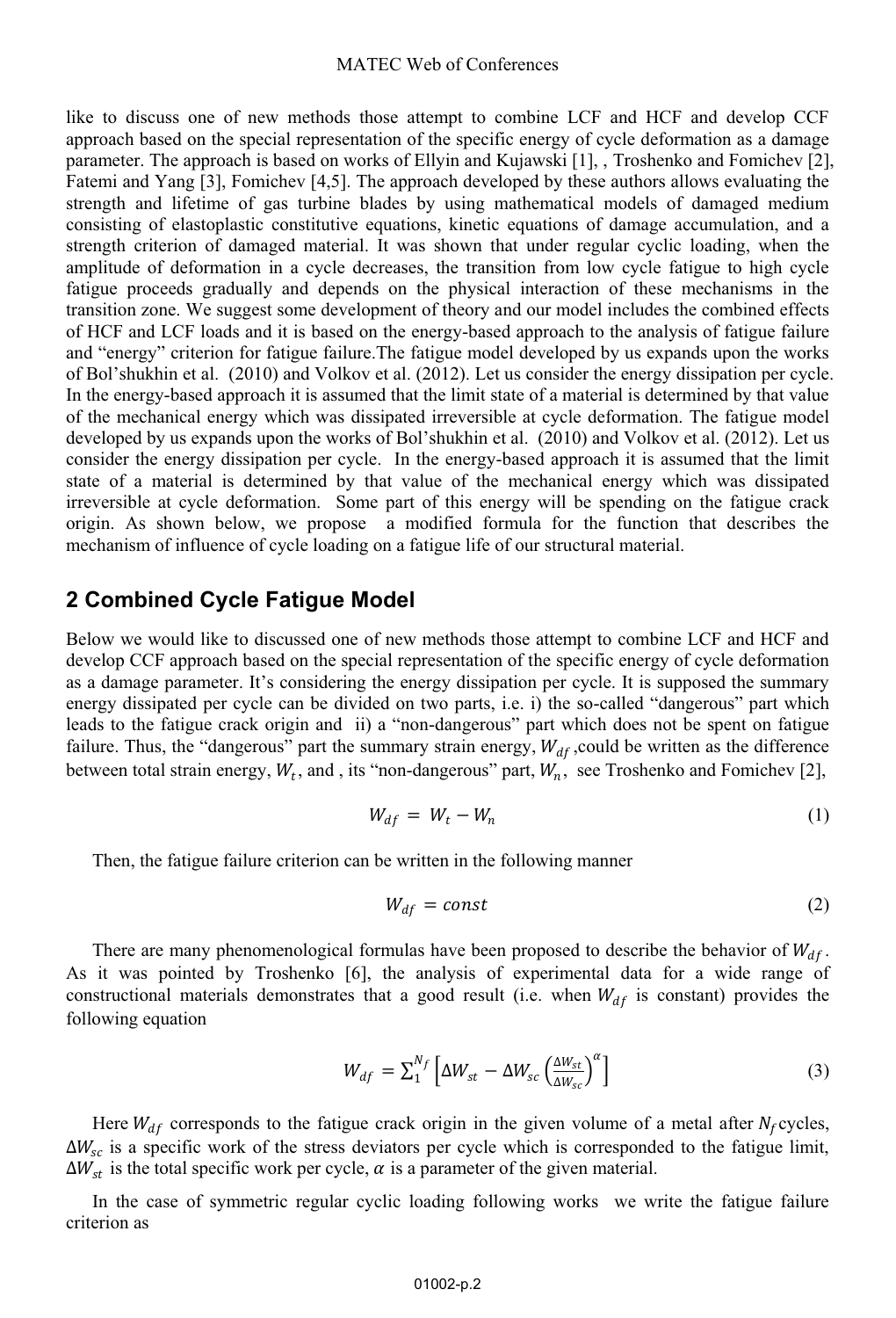#### ICDES 2016

$$
W_{df} = \sum_{1}^{N_f} \Delta W_{sf} = const \tag{4}
$$

where  $W_{df}$  corresponds to the fatigue crack origin in the given volume of a metal after  $N_f$  cycles.

The total specific work of the stress deviators on the deviators of elastic strain accumulated after  $N_f$  cycles is given

$$
W_t = \sum_1^{N_f} \Delta W_{st} = \sum_1^{N_f} \sigma_{ij}^{\prime} \Delta e_{ij}^{\prime e}.
$$
 (5)

The "non-dangerous" part  $W_n$  is given by the following formulae, see Troshenko and Fomichev [2],

$$
W_n = \sum_{1}^{N_f} \Delta W_{sc} \left(\frac{\Delta W_{st}}{\Delta W_{sc}}\right)^{\alpha} \tag{6}
$$

Here  $\Delta W_{sc}$  is specific work of the stress deviators per cycle which is corresponded to the fatigue limit. Thus, combining these formulas we have the following fatigue failure criterion (comp. Eq. (4))

$$
\Sigma_1^{N_f} \Delta W_{sf} = \Sigma_1^{N_f} \left[ \Delta W_{st} - \Delta W_{sc} \left( \frac{\Delta W_{st}}{\Delta W_{sc}} \right)^{\alpha} \right] = const \tag{7}
$$

In the case of irregular cyclic loading we can rewrite Eq. (3) for the loading step  $\Delta t = t_{n+1} - t_n$ , in following form, see Volkov and Korotkikh [7],

$$
\Delta W_0 = \Delta W_e \big( 1 - f(\gamma) \big) \tag{8}
$$

where  $\gamma = \sigma_u / \sigma_{uv}$ ,  $\Delta W_e = \sigma'_{ij} \Delta e^{i\epsilon}_{ij} / 2$ ;  $\sigma_u = \int \sigma'_{ij} \sigma'_{ij}$  is the intensity of stress tensors;  $\Delta e_{ue} = \int e^{i\epsilon}_{ij} e^{i\epsilon}_{ij}$ is the incrementing intensity of plastic deformation,  $\sigma_{uv}$  is the intensity of stress tensor which is correspondent to endurance limit stress;  $\Delta W_0$  is the "dangerous" part of the specific energy  $\Delta W_e$ ; the "non-dangerous" part under the loading is written as  $\Delta W_e f(\gamma)$ .

Function  $f(y)$  describes the mechanism of influence of HCF on a fatigue life of our structural material. Here we would like to discuss some approximation of the function  $f(y)$ . Usually (see e.g. Bol'shukhin [8]), the following approximation is used

$$
f(y) = \begin{cases} 1 & if \gamma \le 1 \\ 1 - b^* \left(\frac{\gamma - 1}{\gamma^* - 1}\right)^m & if \ 1 \le \gamma \le \gamma^* \\ 1 - b^* & if \gamma \ge \gamma^* \end{cases}
$$
(9)

Here  $b^*$  is an asymptotic value of the  $f(\gamma)$  at  $\gamma \to \gamma^*$ ,  $\sigma_u \to \sigma_u^*$  and  $0 < b^* < 1$ . Fig. 1 represents the expected behavior  $f(\gamma)$  as a function of a variable  $\gamma$ .

Generally speaking, this function f depends on four variables but three of them, i.e.  $b^*$ ,  $\gamma^*$ ,  $m$ , are considered as parameters. The values of these parameters should be determined from experimental data. Here we should note the curve that presented at Fig. 1, has a convex type in the region  $\gamma \in$  $[1, \gamma^*]$ . It is clear that this convexity is determined by the following demand  $m \geq 1$ . It is the case that experimentally supported and discussed in literature last time (see, e.g. [8-10]).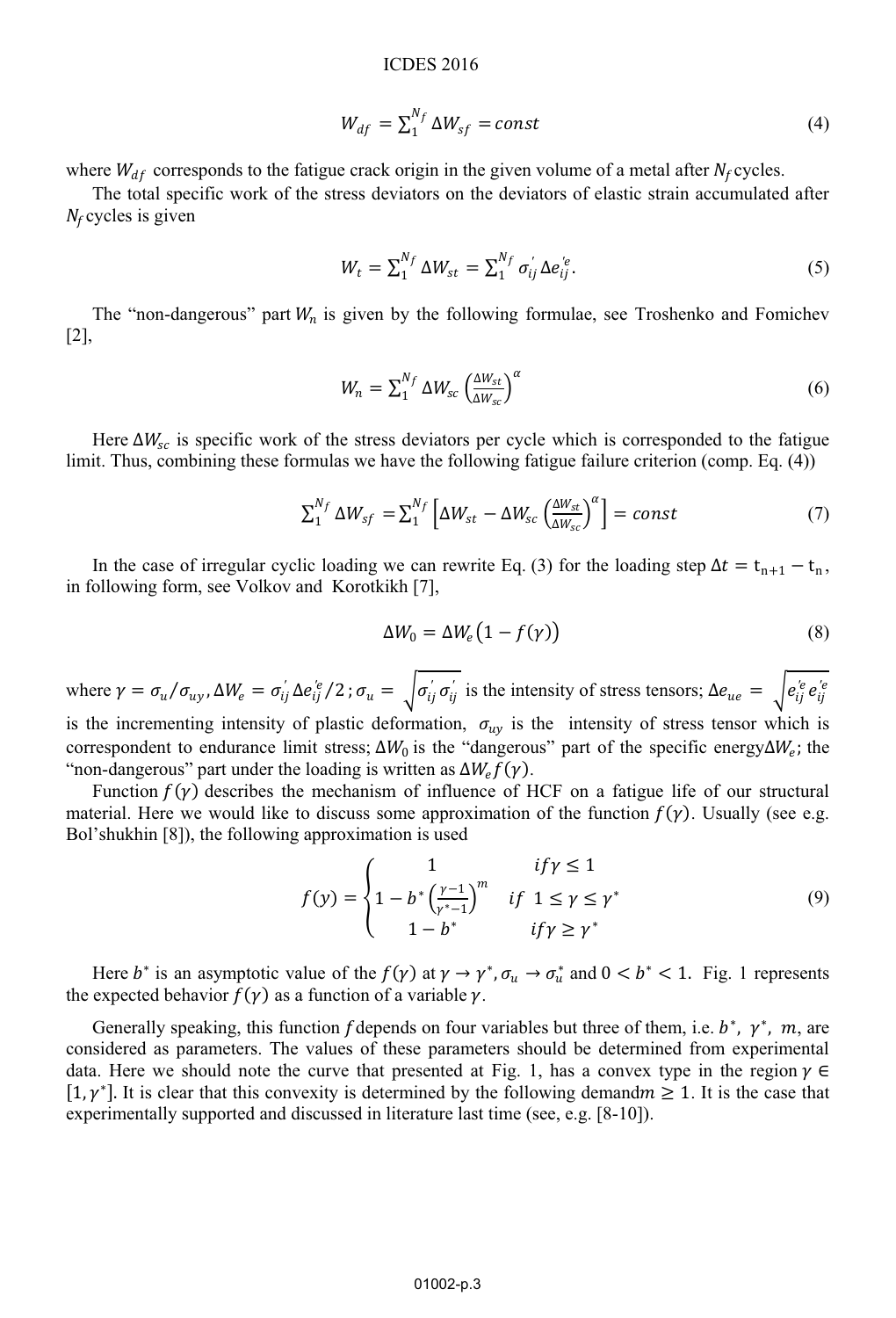

**Figure 1.** Function f that describes the mechanism of influence of HCF on a fatigue life of a structural material vs the normalized intensity of stress tensors $\gamma$ .

Let us discuss the physical picture of material behavior that is described by this model of the function  $f(\gamma)$ . There is no expected the appearing of a fatigue crack in the interval  $\gamma \in [0,1]$ . But, fatigue cracks may appear due to HCF mechanisms in the region  $\gamma \in [1, \gamma^*]$ . At last, mutual act of combined HCF and LCF mechanisms of a fatigue crack origin is expected in the region where  $\gamma > \gamma^*$ .

It is seems clear, that such hard separation of the regions is quite approximate in real. We propose here to use another equation for the function  $f(y)$  in hope that it is more gradual. Thus, it gives us possibility to write some analytical formulas.

Let us write the following equation

$$
f_n(\gamma, b^*, \mu, T_m) = \frac{1 - b^* + e^{\frac{\mu - \gamma}{T_m}}}{1 + e^{\frac{\mu - \gamma}{T_m}}} \tag{10}
$$

Our function,  $f_n(y)$  depends on three additional parameters too. We use for them the following symbols:  $b^*$ ,  $\mu$  and T. The functional dependence is a modified version of a logistic function which is the well-known Fermi-Dirac distribution. It is supposed that  $T_m$  is small as to compare with  $\mu$ . Parameters  $\mu$  and  $T_m$  in this case have a well-defined meaning. Thus,  $\mu$  is the middle point of the transitional region of the width  $T_m$ . Meanwhile, Eq. (10) gives more gradual approximation than the Eq. (9), see Fig. 2.



**Figure 2.** Comparison between functional dependences of the modifiedfunction  $f_n(y)$  (dashed line) and an usual approximation of the function  $f(y)$  (solid line) at the same value of the parameter  $b^*$ .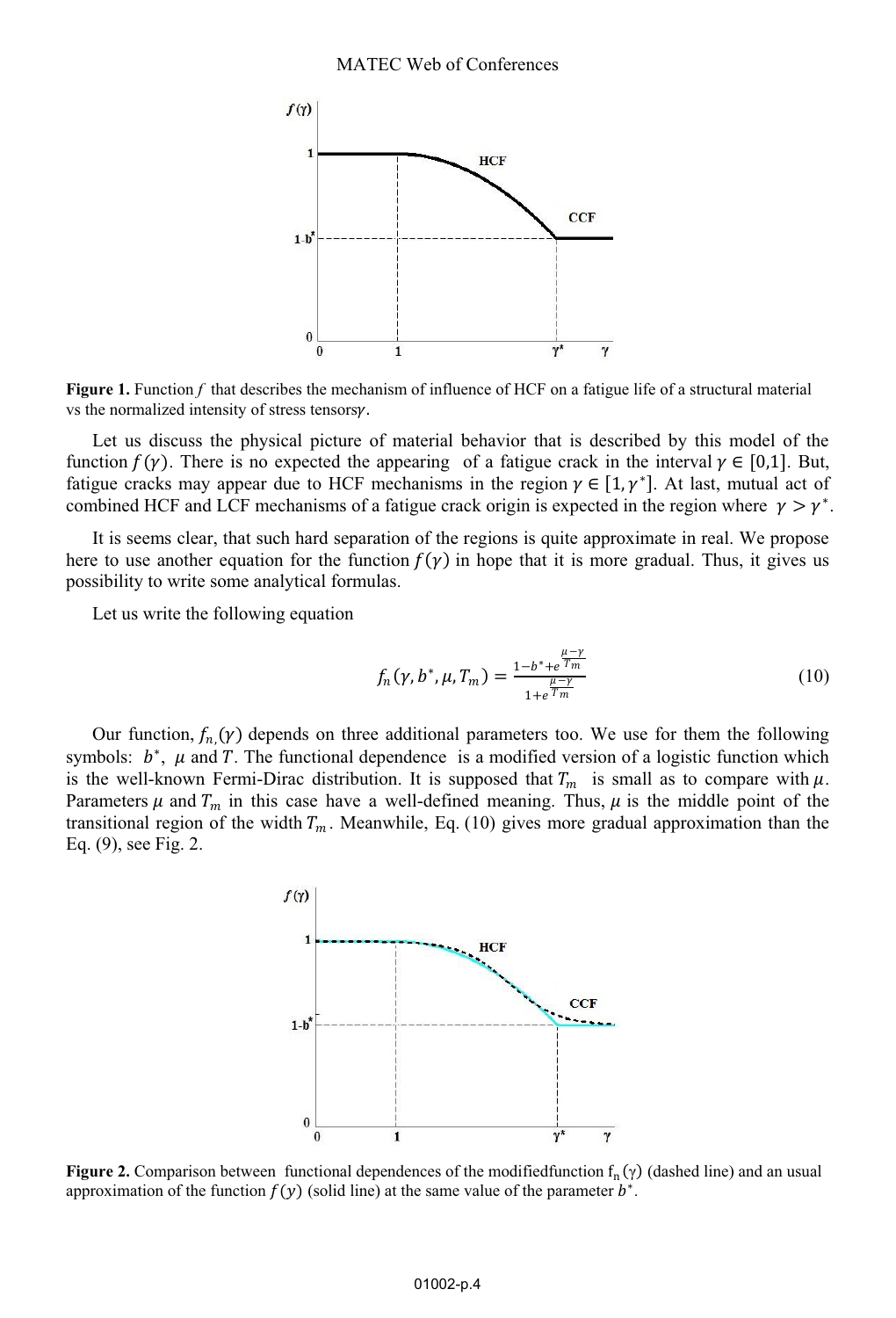### ICDES 2016

Note, that in our model there is no sharp boundary between the region where fatigue cracks are caused by the HCF mechanisms and the region where CCF mechanisms is expected. It seems to us, that this physical picture is quite realistic as to compare with the sharp change of the fatigue crack origin mechanism. Then, parameter  $b^*$  has the same physical meaning that it is in the model which is described by Eq. (9). Namely, it bound the minimal value of the "non-dangerous" part of the specific energy under the loading. But now, the process of fatigue crack appearing is described by the smooth transition from HCF to CCF mechanisms. The "middle point" of the transition between HCF and CCF processes is described now by the parameter  $\mu$ . The parameter  $T_m$  specifies the width and sharpness of the transition curve.

Let us look what are the consequences. Following [8-10] we write the structure of the evolution equation of damage accumulation for the HCF region in a manner like the LCF region (for details see Mitenkov et. al. [10]). Integrating this equation for the given case of loading process give us the equation which bounds the total damage accumulation in an elementary volume, $\omega$ , with the total relative specific "dangerous" energy,  $z<sub>s</sub>$ , that has been accumulated as a result of loading.

For the sake of simplicity, we limit ourselves here the following model. Let the function  $F_v(\beta)$ , that describes the influence of stress conditions to the process of damage accumulation, is constant. Then, we may write the following equation

$$
\omega = 1 - [1 - F_v(\beta)z_s^{\alpha+1}]^{1/(r+1)}
$$
\n(11)

Firstly, we discuss the case of cyclic symmetrical loading of a cylindrical sample at uniaxial tensile and compression test with the amplitude of the intensity of stress tensors  $\sigma_{ua}$  (which is corresponded to the intensity of the strain tensor  $e_{ua} = \sigma_{ua}/(2G)$ , where G is the shear modulus). The specific energy per cycle be written

$$
\Delta W_{st} = \frac{e_{ua} \sigma_{ua}}{2} \cdot 4 = \frac{\sigma_{ua}}{G} \tag{12}
$$

The "dangerous" part of the specific energy per cycle,  $\Delta W_{sf}$ , is given by

$$
\Delta W_{sf} = \Delta W_{st} \left( 1 - f_n(\gamma_a) \right) = \frac{\sigma_{ua}^2}{G} \cdot \frac{b^*}{1 + e^{\frac{\mu - \gamma_a}{T_m}}} \tag{13}
$$

Here  $\gamma_a = \sigma_{ua}/\sigma_{cu}$ ,  $\sigma_{cu}$  is the intensity of stress tensor which is corresponded to the fatigue limit The relative specific "dangerous" energy per cycle is given by (compare with Eq. (12) in paper of Bol'shukhin et al. [8])

$$
\Delta z_{st} = \frac{\Delta W_{st}}{\Delta W_{fe}} \left( 1 - f_n(\gamma_a) \right) = \frac{\sigma_{ua}^2}{GW_{fe}} \cdot \frac{b^*}{1 + e^{\frac{\mu - \gamma_a}{T_m}}} \tag{14}
$$

Here  $W_{fe}$  is the critical value of the specific "dangerous" energy in HCF regime.

Thus, the total relative specific "dangerous" energy which has been accumulated after *N*cycles is given by

$$
z_s = \sum_{1}^{N} \Delta z_{st} = \frac{\sigma_{ua}^2}{GW_{fe}} \cdot \frac{b^*}{1 + e^{\frac{\mu - \gamma_a}{T_m}}} \cdot N
$$
\n(15)

The total damage accumulation,  $\omega_f$ , after *N*cycles, as it was written in [1], we obtain in the following form

$$
\omega_f = 1 - [1 - F_v(\beta) z_s^{\alpha+1}]^{1/(r+1)}
$$
\n(16)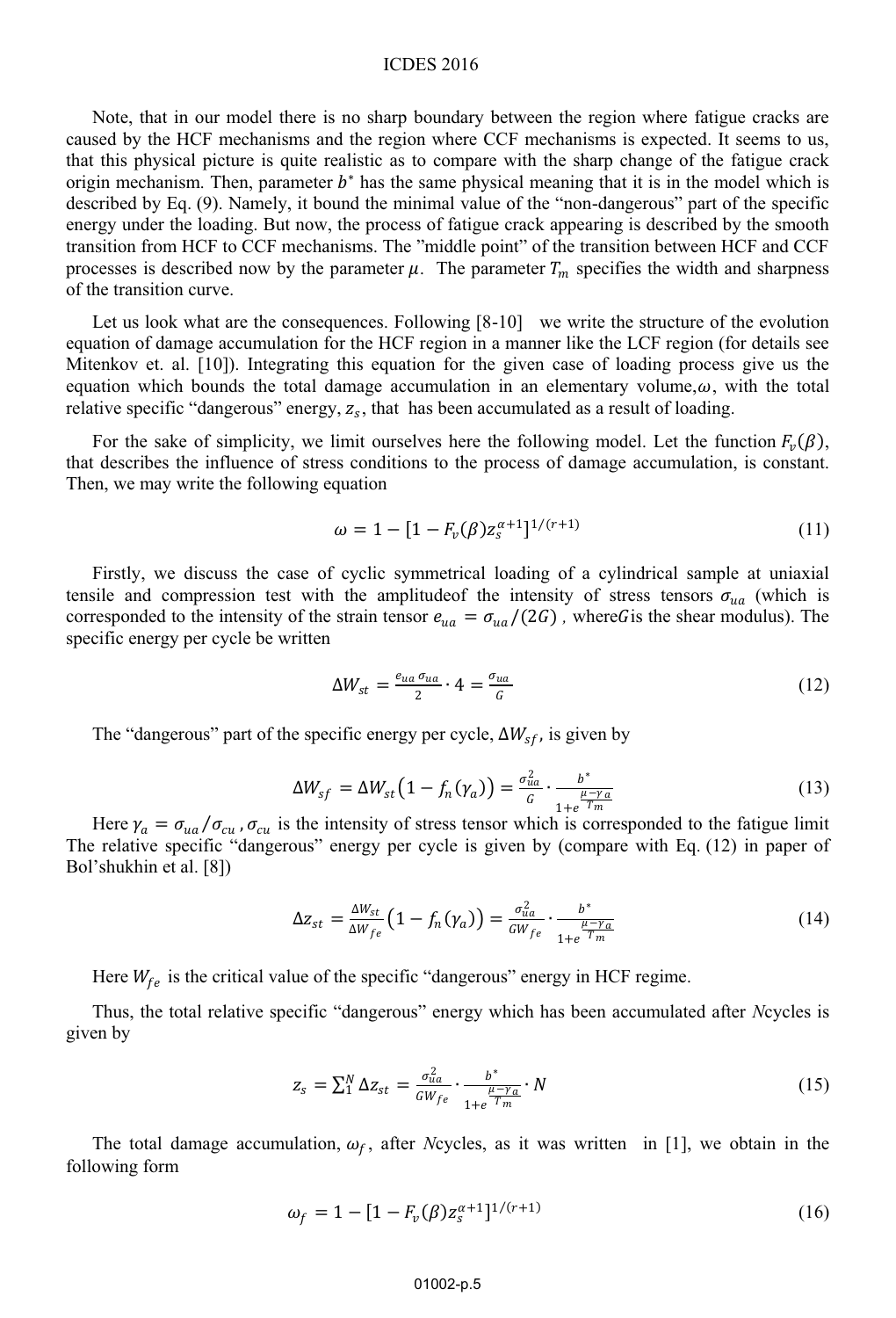where the values of parameters should be determined by fitting experimental data,  $\beta = \sigma / \sigma_u$ ,  $\sigma_u$  $\int \sigma'_{ij} \sigma'_{ij} \sigma = \sigma_{ii}/3$ . At  $N = N_f$  a fatigue crack appears and we have  $\omega_f(N_f) = 1$ .

As it follows from Eqs. (15-16), we obtain the following equation for the S-N curve

$$
N_f = \left(\frac{1}{F_{vm}(\beta)}\right)^{\frac{1}{1+\alpha}} \cdot \frac{GW_{fe}}{\sigma_{ua}^2} \cdot \frac{1}{b^*} \cdot \left(1 + e^{\frac{\mu - \gamma_a}{T_m}}\right) \tag{17}
$$

Here  $F_{vm}(\beta)$  is the middle value of our function  $F_v$  per cycle:  $F_{vm}(\beta) = (F_v(\beta_c) + F_v(\beta_p))/2$ ,  $\beta_c = \sigma_t / \sigma_{ua}$ ,  $\beta_{pc} = \sigma_c / \sigma_{ua}$ .

Let's introduce a new constant  $B_1$ 

$$
B_1 = \left(\frac{1}{F_{vm}(\beta)}\right)^{\frac{1}{1+\alpha}} \frac{GW_{fe}}{b^*}
$$
\n(18)

Then Eq. (17) we rewrite in the following manner

$$
N_f = B_1 \frac{1 + \exp\left\{\frac{\mu - \left(\frac{\sigma_{ua}}{\sigma_{cu}}\right)}{T_m}\right\}}{\sigma_{ua}^2}
$$
\n(19)

Generally speaking, the dependence  $N_f(\sigma_{ua})$ , that is described by Eq. (19) in the presented model, is not so sharp as to compare with the power law of Eq. (27) in the paper of Bol'shukhin et al. [8].

Here we should note, that at large values of stresses  $\sigma_{ua}$ , Eq. (19) in the main approximation provides the formulae of the following type

$$
2N_f = B \frac{1}{\sigma_{ua}^2} \tag{20}
$$

where constant B one may calculate with taking into account Eqs. (18) and (19).

However, to compare the model results with experimental data it is better to use Eq. (19). In this case we have to solve it numerically to reveal S-N curve in coordinates  $\sigma_{ua}$  and  $N_f$ .

The asymptotic value of the relative specific dangerous energy per cycle,  $h^*$ , is given as

$$
b^* = \frac{\Delta W_{sf}^*}{\Delta W_{st}} \tag{21}
$$

Parameters  $\mu$  and  $T_m$  in Eq. (19) should be determined in a such way that function  $f_n(\gamma_a, b^*, \mu, T_m)$ possess the value which is equal to  $(1−*b*<sup>*</sup>)$  with the given accuracy to the given material.

Usually, the shift along the axis  $\gamma$  on  $4T_m$  from the value of  $\mu$  yields the deviation from the value of  $(1-b^*)$ which is of the order of 1%. This value of the  $\mu + 4T_m$  should be corresponded to the technological yield stress of the given material.

The developed model is verified by comparing the data of experiments on uni-axial tensile testing for high-temperature GH4133 alloy at 300 ℃ with the fitted computed fatigue curve. Figure 3 presents the comparison between tests data for high temperature alloy GH4133 at temperature T= 300 °C and data which has been obtained as s result of numerical calculation of our modified model using Eq. (19).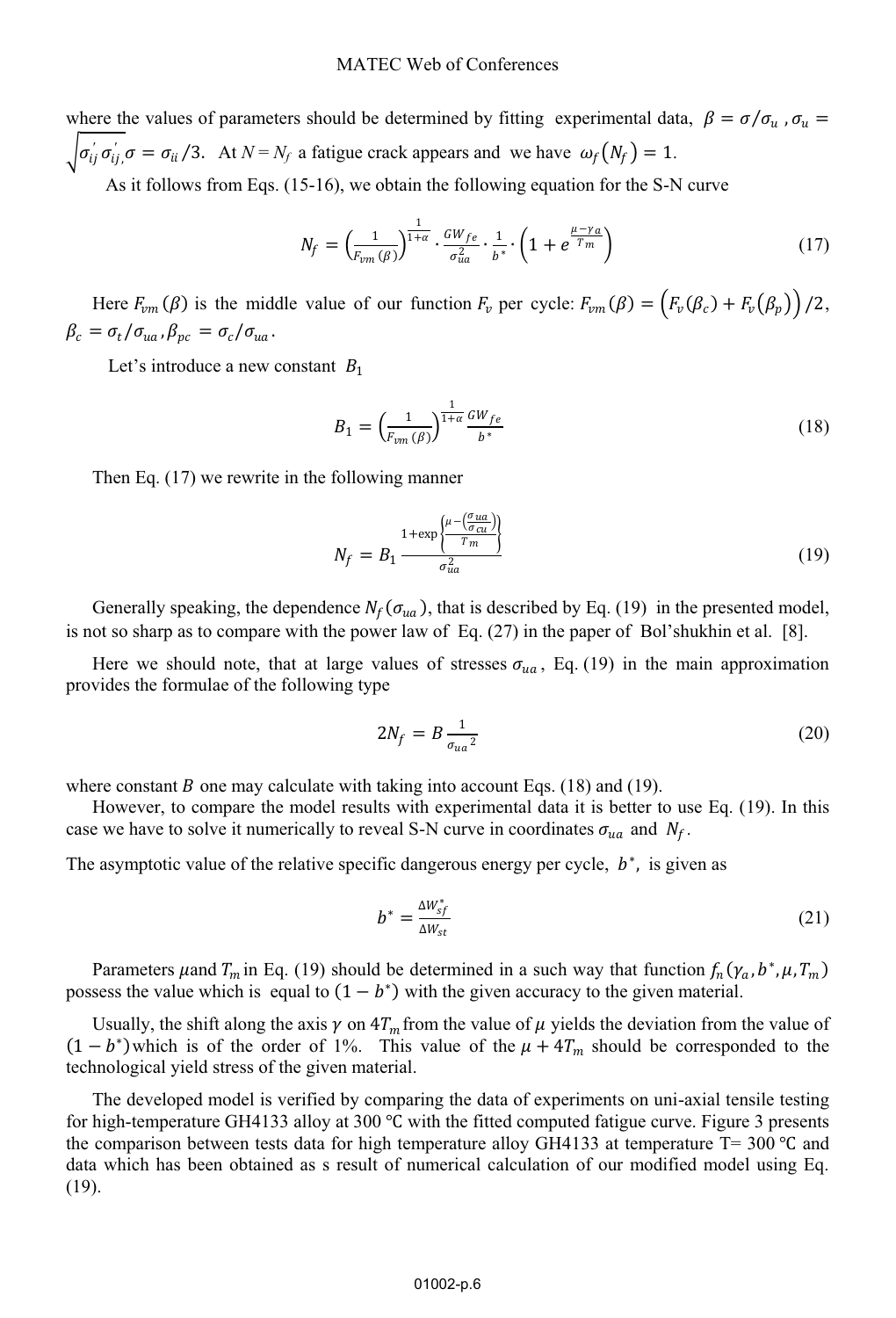

**Figure 3.**Comparison between curve  $\sigma(N)$  predicted by the proposed model (circles) and those tested for GH4133 at 300 ℃ under symmetric loading (squares).

It can be seen from Fig. 3 that calculated curve is close enough to the experimental results for GH4133 at temperature  $T = 300$  °C. Temperature increasing change slightly this picture. The expanded scope of this approach with comparing results of calculations using different models of CCF will be published shortly.

### **3 Conclusion**

The aim of current research was to present a modified energy-principle based model of fatigue damage accumulation in high temperature alloys usually used in gas turbine engine under combined high cycle fatigue and low cycle fatigue loading conditions. In this paper, model is based on the energy principle which includes a modified approximation formula that describes fatigue crack origin depending on the relative amplitude of stress intensity in the ranges of both high- and low-cycle fatigue under non-isothermal loading. Functional dependence that presents the influence of HCF mechanisms on a fatigue life of our structural material is gradual and it has not breaks of the curve that yields a possibility to rewrite the equation of the S-N curve with taking into account combined cycle fatigue loading. We used the same number of parameters as the initial model. Note, that new parameters specify the width and sharpness of the transition region between HCF and CCF mechanisms.The proposed model is verified by comparing the computed results with the experimental data for one high temperature alloy GH4133.

### **Acknowledgment**

This work is partly supported by National Natural Science Foundation of China (Grant No. 11272025) and Defense Industrial Technology Development Program (Grant No. B 2120132006).The author would like to thank Prof. Xiaojun Yan (Beihang University) for fruitful and helpful discussions.

### **References**

- 1. K. Ellyin, D. Kujawski, J. "Microstructure and Mechanical Behavior of Materials" EAMS, **11**, pp. 591 (1986)
- 2. V.T.Troshchenko, P.A.Fomichev, Strength of Materials, **25**, 1 (1993)
- 3. A.Fatemi, L. Yang, Int. Journal of Fatigue, **20**, 9 (1998)